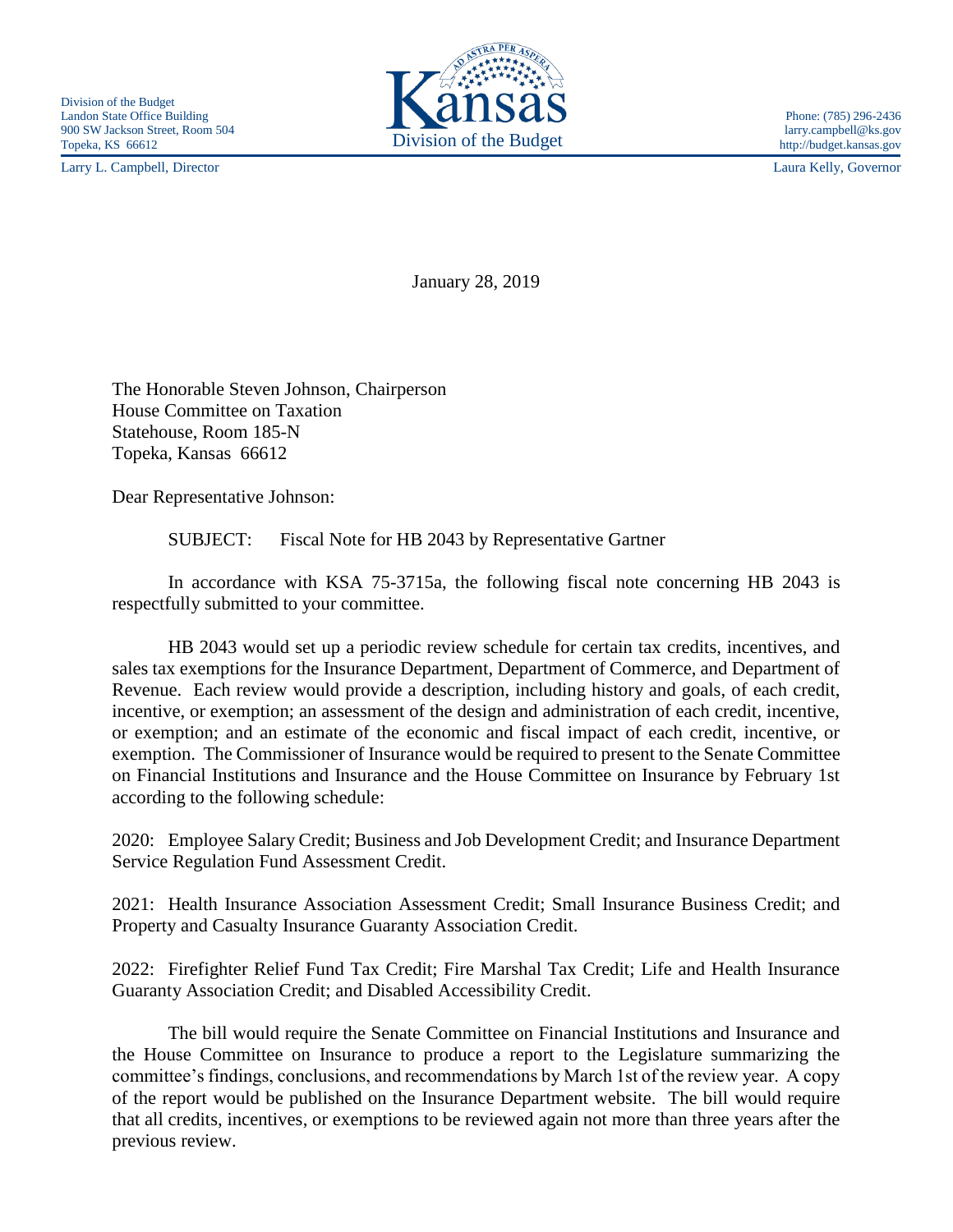The Secretary of Commerce would be required to present to the Senate Committee on Commerce and the House Committee on Commerce, Labor, and Economic Development by February 1st according to the following schedule:

2020: STAR Bonds; High Performance Incentive Program (HPIP); and two Venture Capital Credits.

2021: Promoting Employment Across Kansas (PEAK); Job Creation Program Fund; tax credit for investment in a technology-based venture capital fund; and tax credits for investment in a certified local seed capital pool.

2022: Rural Opportunity Zones Program (student loan forgiveness and income tax credit); Angel Investor Tax Credit, and Individual Development Account Credit.

The bill would require the Senate Committee on Commerce and the House Committee on Commerce, Labor, and Economic Development to produce a report to the Legislature summarizing the committee's findings, conclusions, and recommendations by March 1st of the review year. A copy of the report would be published on the Department of Commerce website. The bill would require that all credits, incentives, or exemptions to be reviewed again not more than three years after the previous review.

The Secretary of Revenue would be required to present to the Senate Committee on Assessment and Taxation and the House Committee on Taxation by February 1st according to the following schedule:

2020: Adoption Credit; Earned Income Tax Credit (EITC), Research and Development Credit; and property tax exemptions.

2021: Business and Job Development Credit; Historic Preservation Credit, Film Production Credit, and sales tax exemptions.

2022: Community Service Contribution Credit; Environmental Compliance Credit; Assistive Technology Contribution Credit; and Low-Income Student Scholarship.

2023: Food Sales Tax Refund Program; Telecommunication Property Tax Credit; and Higher Education Differed Maintenance Credit.

The bill would require the Senate Committee on Assessment and Taxation and the House Committee on Taxation to produce a report to the Legislature summarizing the committee's findings, conclusions, and recommendations by March 1st of the review year. A copy of the report would be published on the Department of Revenue website. The bill would require that all credits, incentives, or exemptions to be reviewed again not more than four years after the previous review.

The Insurance Department, Department of Commerce, and Department of Revenue indicate that the administrative costs associated with implementing the provisions of HB 2043 would be negligible and could be absorbed within existing resources. Each agency would be responsible to collect and organize information regarding certain tax credits, incentives, and